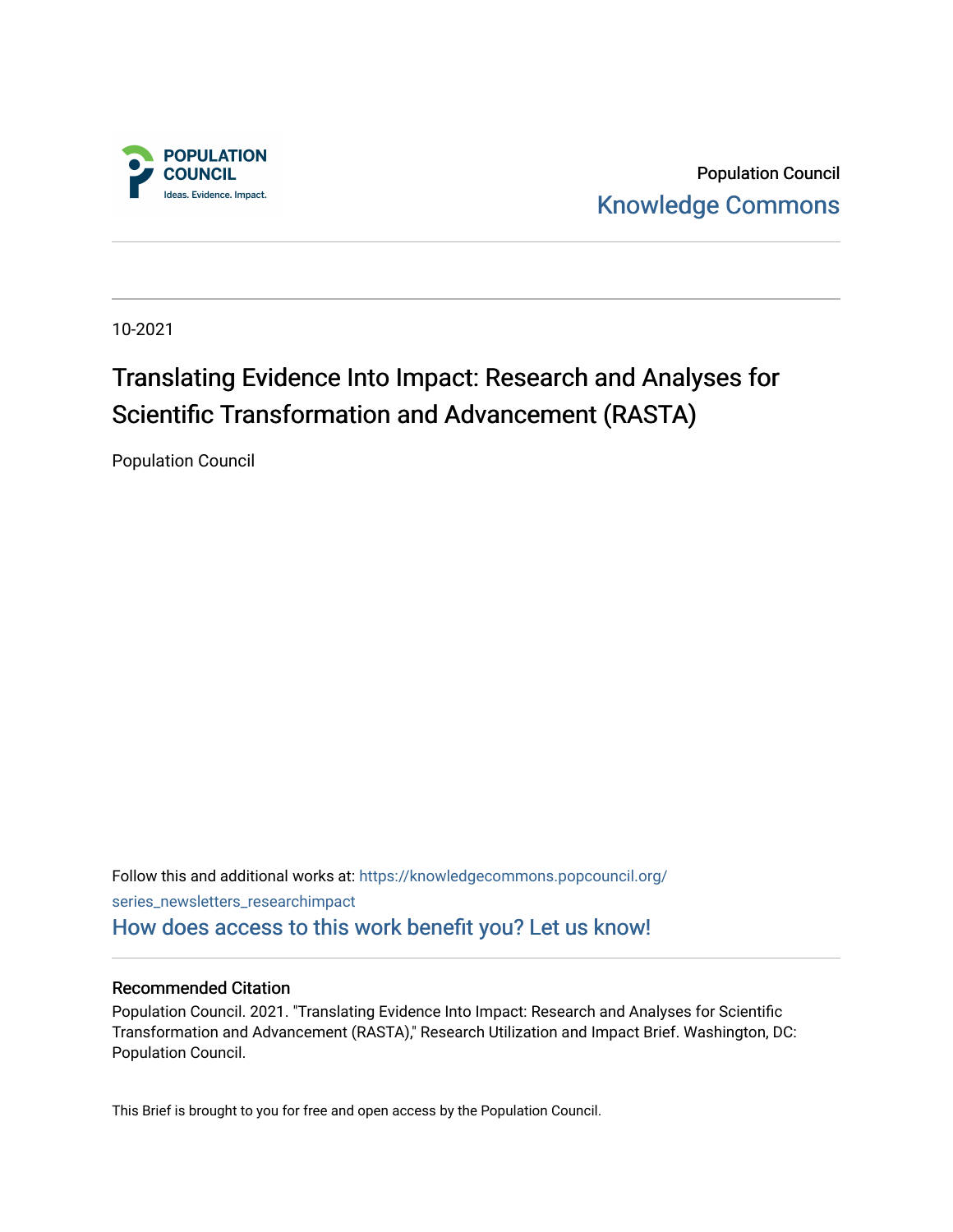

## RESEARCH UTILIZATION AND IMPACT BRIEF

# Translating Evidence into Impact: Research and Analyses for Scientific Transformation and Advancement (RASTA)

Summary: Since its creation in 2017, RASTA's collaborative research platform has continued to evolve and grow, promoting evidence use, enhancing coordination across a range of partners, and strengthening analytical skills of young Indian researchers to advance family planning and reproductive health (FP/RH). With a large body of research guided by questions developed in close collaboration with decision makers from government and other key stakeholders, RASTA has helped to fill critical evidence gaps and inform program, policy, and investment decisions, including around adolescent health and FP/RH access in the context of COVID-19.

Home to the second largest population globally, India has an abundance of health-related data and stakeholders working to support family planning and reproductive health (FP/RH); maternal, neonatal, and child health (MNCH); and adolescent health. However, available large data sets, such as the National Family Health Survey (NFHS), remain underutilized in shaping programs, policies, and investment decisions due to limited capacity for robust analysis and interpretation among various stakeholders and organizations. There is also a perennial need to continue to strengthen coordination and collaboration among the many stakeholders invested in improving FP/RH, MNCH, and adolescent health, including harmonization of data-driven program and policy recommendations.

To respond to this context, the Population Council convened RASTA, a consortium of institutions and individuals that aims to support government and non-governmental organizations with analyses and evidence for program strengthening on population, health, and development. A highly collaborative endeavor, RASTA has sought to utilize available large-scale data to respond to relevant program and policy questions, enhancing in-country capacities on analytics and program-oriented research in the process.

#### OPERATING MODEL & KEY ACTIVITIES

The RASTA consortium brings together researchers from Indian academic institutions, as well as development partners and other collaborating organizations, to support evidence-informed programming and policymaking, particularly by the Ministry of Health and Family Welfare (MOHFW),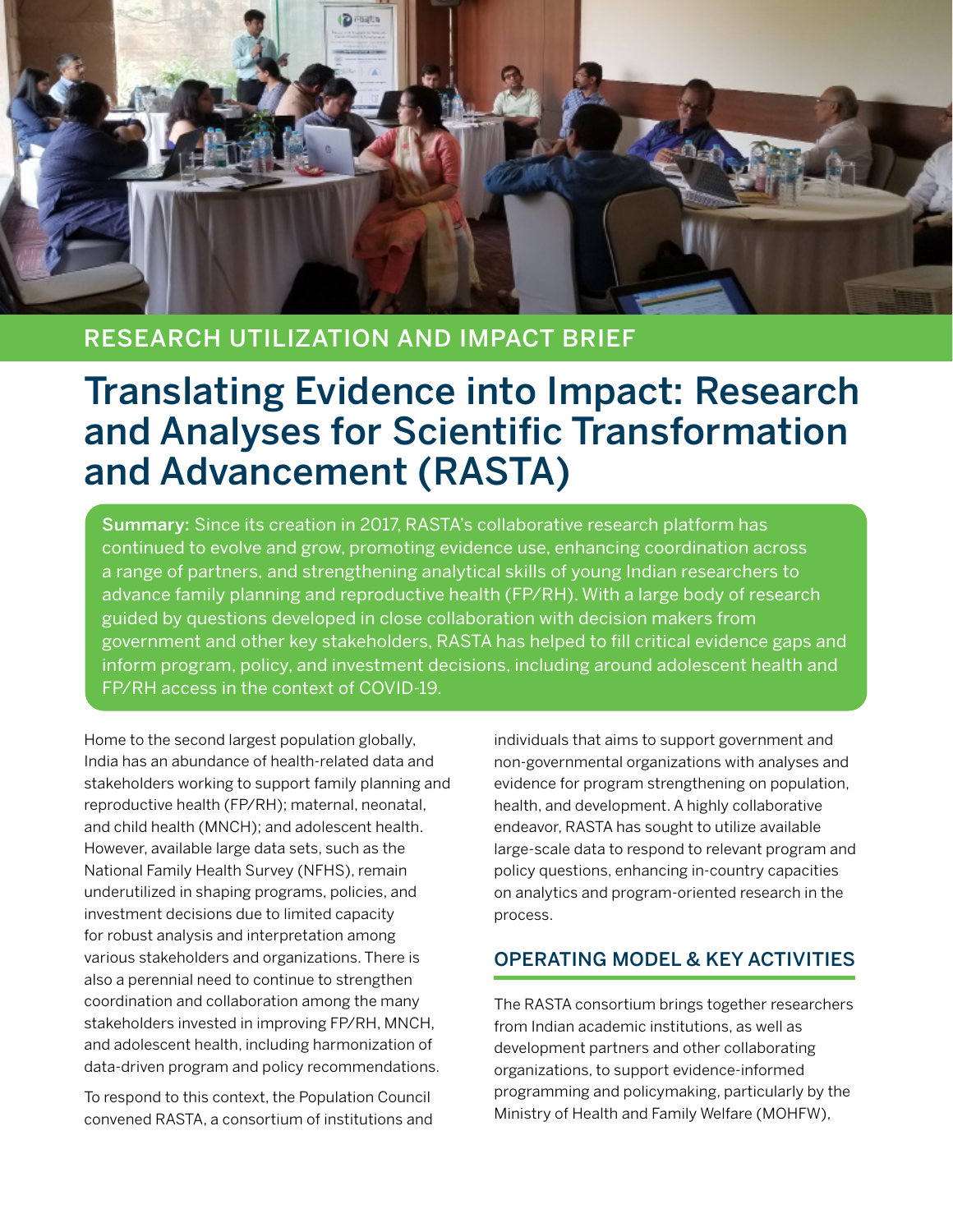Government of India. RASTA has employed several mechanisms to foster this close collaboration, such as creating a technical advisory group (TAG), co-convening joint meetings, sharing updates with government and donor partners, participating in other FP/RH consortia, and contributing to the national FP2020 dialogue.

These approaches have helped to grow the number of collaborating institutions, build a responsive research agenda, strengthen relationships among stakeholders, and enhance alignment of FP/RH messaging.

Novel Analysis: RASTA's consultative approach began with iteratively developing a list of key policy and program relevant research questions on FP/ RH with the TAG. From this, the consortium has carried out data mapping and analysis on these priority research questions in close partnership with researchers across India.

Findings have ascribed to five areas of analysis relevant to policy and programs: 1) policy, system, and market; 2) community-level; 3) household-level; 4) individual-level; and 5) data quality. RASTA has documented results through peer-reviewed articles, each accompanied by a policy brief to inform national and global FP/RH efforts.

#### Capacity Building and Technical Assistance:

Across the continuum of research activities, RASTA has provided mentorship, capacity building, and technical assistance for early career researchers and interns. All research projects have involved at least one young researcher working under the supervision of a more experienced professor or expert. These young researchers were closely involved with defining research objectives, analytic design, data analysis and interpretation, and drafted and submitted articles to peer-reviewed journals.



Collaborating Organizations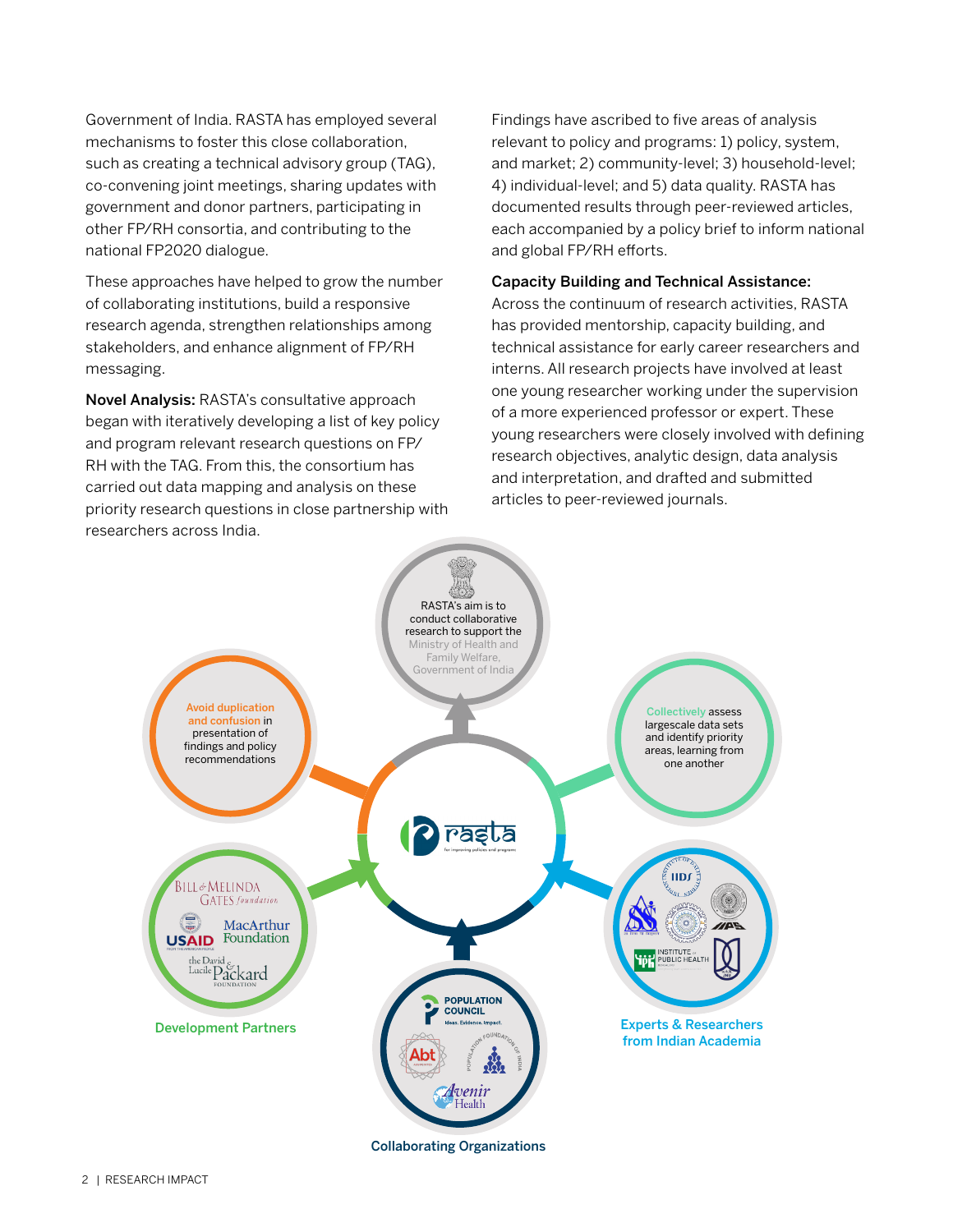In addition to direct mentorship, young researchers were provided additional technical assistance, including workshops on scientific writing and data analysis.

### RESEARCH IMPACTS

Through a wide-ranging set of analyses and products featuring clear and tangible recommendations, the RASTA initiative has bolstered partners' data-driven decision-making at national and state levels.

#### Fostering Data-driven Programming through the Adolescent Health Data Tool

The [Adolescent Health Data Tool w](https://popcouncilinstitute.org/program-policy-research/)as originally designed in close collaboration with the MoHFW to inform implementation of public-sector programs in India. It identifies multiple vulnerabilities in the domains of adolescent health defined by the national program [Rashtriya Kishor Swasthya Karyakram](https://nhm.gov.in/index1.php?lang=1&level=2&sublinkid=818&lid=221) using data from several existing sources, including the NFHS, National Census, and other sub-national data sets. It also provides information on the availability of resources at the district level, such as the density of health facilities per 1,000 adolescents. By providing comprehensive and accessible information on healthrelated vulnerabilities and resource availability in one place, the tool is tracking important indicators that can be used to understand adolescent health and

#### RASTA by the Numbers: FP/RH Evidence & Mentorship

**17** Peer-reviewed publications generated



**21** Young scholars and interns mentored in the

research process

Policy briefs published

target programs accordingly. RASTA's national and state-level analyses have been used in consultations with national and state governments around adolescent program design.

**23**

#### Understanding and Responding to FP/RH Needs in the Context of COVID-19

Informed by conversations with several donor partners and stakeholders, RASTA was among the first to conduct research to understand how rapid implementation of COVID-19 lockdowns was impacting important FP/RH-related issues. Initial studies focused on unintended pregnancy, method discontinuation, and migration and FP use.

## Informing National & Sub-National FP/RH Program & Funding Decisions

RASTA has catalyzed evidence-informed program, policy, and investment decisions to advance India's FP2020 agenda. By conducting new analyses and collaborative research responsive to questions identified by government and development partners, RASTA has filled data gaps to inform program and funding decisions at national and sub-national levels, including:

- Donor Program Strategy: Several development partners including the Bill and Melinda Gates Foundation, USAID, and WHO/India utilized RASTA analyses to inform their India FP and maternal, neonatal, and child health (MNCH) program strategies.
- Packard Foundation Investment Addressing Migration and FP: RASTA evidence from Bihar examining migration and FP initiated discussions at state-level for programming with migrants and supported action to address the contraceptive needs of migrant households by state government during COVID-19.
- India's FP2020 Priorities: RASTA has presented in FP2020 meetings, and at Government of India meetings with FP2020, in conversations around priorities and program responses, including FP measures and private sector engagement.